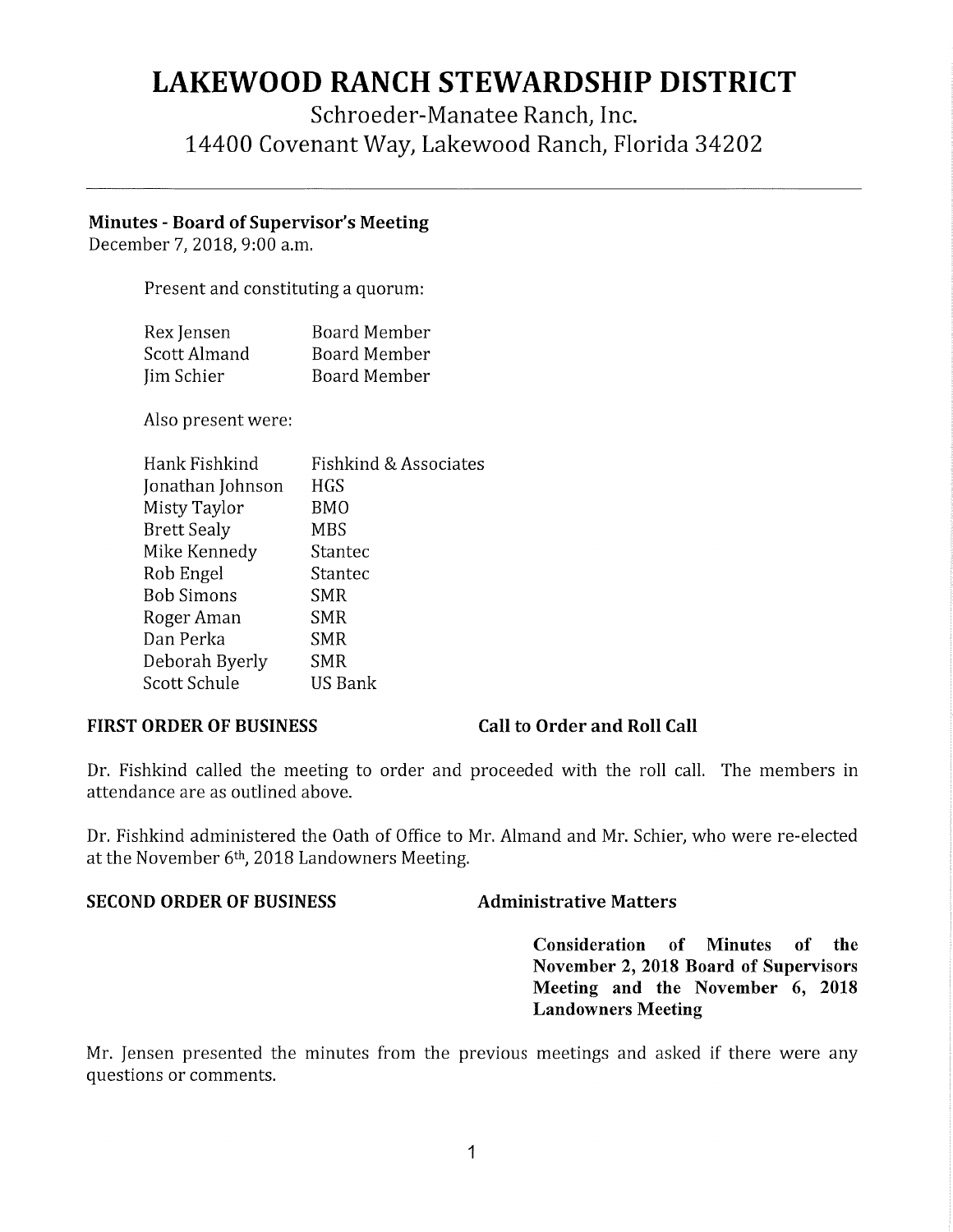On MOTION by Mr. Almand, seconded by Mr. Schier, with all in favor, the Board of Supervisors of the Lakewood Ranch Stewardship District approved the minutes of the November 2, 2018 Board of Supervisors Meeting.

On MOTION by Mr. Almand, seconded by Mr. Schier, with all in favor, the Board of Supervisors of the Lakewood Ranch Stewardship District approved the minutes of the November 6, 2018 Landowners Meeting.

### **THIRD ORDER OF BUSINESS**

### **Canvassing and Certifying th e Results of the Landowners Election**  Consideration of Resolution 2019-06,

Mr. Jensen called for a motion to approve resolution 2019-06.

On MOTION by Mr. Almand, seconded by Mr. Schier, with all in favor, the Board of Supervisors of the Lakewood Ranch Stewardship District approved Resolution 2019-06, Canvassing and Certifying the Results of the Landowners Election.

Mr. Johnson noted that following the Landowners Election the Special Act requires that the Board either reorganize the officers or keep the current slate of officers by motion.

On MOTION by Mr. Almand, seconded by Mr. Schier, with all in favor, the Board of Supervisors of the Lakewood Ranch Stewardship District approved keeping the current slate of officers.

### **FOURTH ORDER OF BUSINESS Business Matters**

**Consideration of Matters Relative to the Northeast Sector - Phase lB Project** 

- **A. Presentation of Supplemental Assessment Methodology Report**
- **B. Consideration of Resolution 2019-07, Supplemental Assessment Resolution**
- **C. Other Matters** *(provided under separate cover)*

Dr. Fishkind presented the Supplemental Assessment Report.

On MOTION by Mr. Almand, seconded by Mr. Schier, with all in favor, the Board of Supervisors of the Lakewood Ranch Stewardship District approved Resolution 2019-07, Supplemental Assessment Resolution.

**FIFTH ORDER OF BUSINESS Consideration of Matters Relative to the Lakewood Centre & NW Sector Projects** 

**A. Presentation of Updated Amended and Restated Engineer's Report**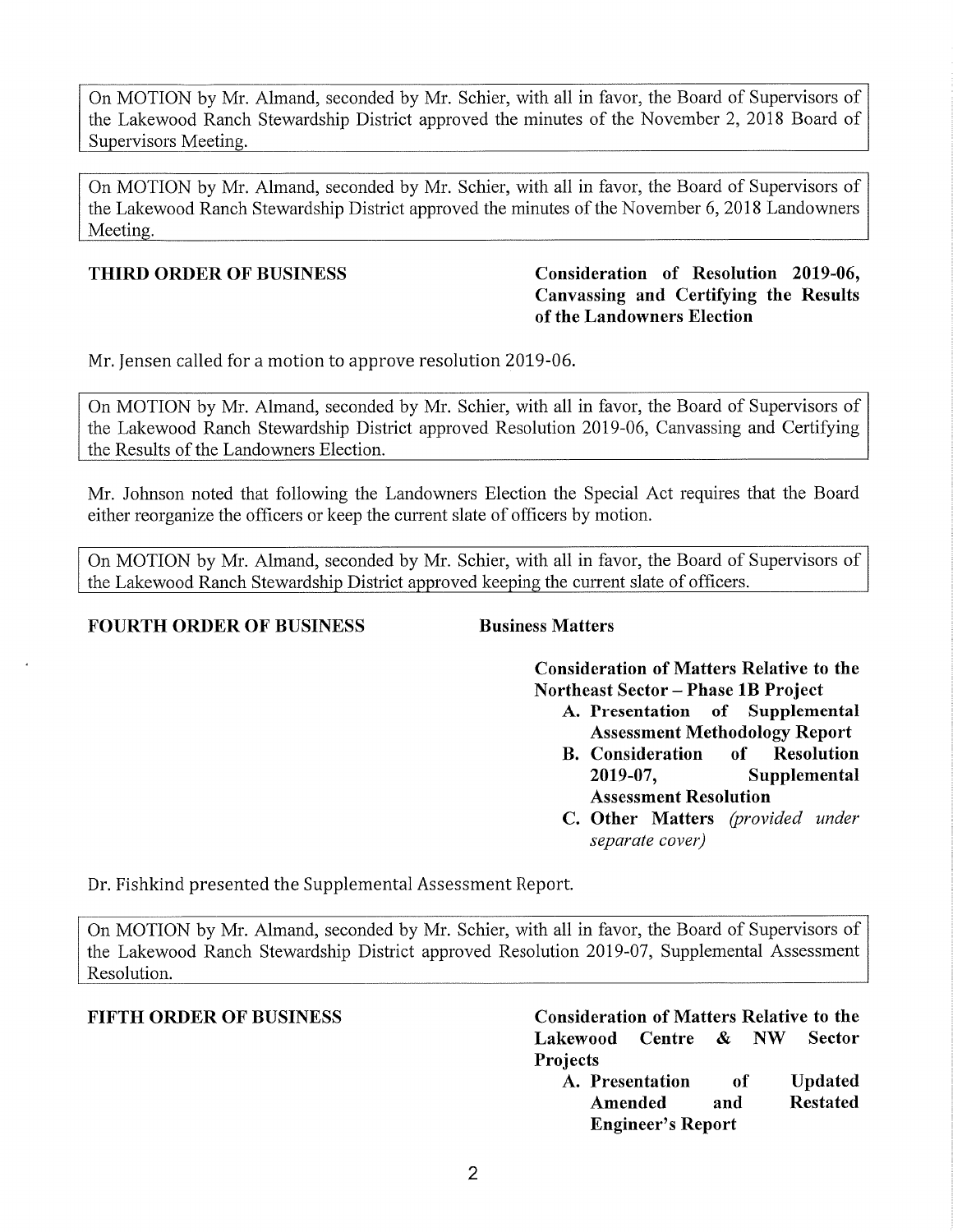- **B. Presentation of Amended and Restated Master Assessment Methodology Report**
- **C. Resolution 2019-08, Adopting Amended and Restated Engineer's Report and Assessment Methodology Report**
- **D. Presentation of Supplemental Assessment Methodology Report**
- **E. Consideration of Resolution 2019-09, Supplemental Assessment Resolution**
- **F. Other Matters** *(provided under separate cover)*

Mr. Kennedy presented the updated Engineer's Report noting changes were made to the acreage, permit log, and cost table. Dr. Fishkind presented the Amended and Restated Master Assessment Methodology Report, which will close out the Capital Improvement Plan for this area, noting that the report reflects major changes to the land use plan and significant reduction in cost but no changes to the benefit, and also reflects the strength and flexibility of the methodology.

On MOTION by Mr. Schier, seconded by Mr. Almand, with all in favor, the Board of Supervisors of the Lakewood Ranch Stewardship District approved Resolution 2019-08, Adopting Amended and Restated Engineer's Report and Assessment Methodology Report

Dr. Fishkind noted that the Supplemental Assessment Methodology Report addresses the specifics of the Bond Issue.

On MOTION by Mr. Almand, seconded by Mr. Schier, with all in favor, the Board of Supervisors of the Lakewood Ranch Stewardship District approved Resolution 2019-09, Supplemental Assessment Resolution.

**SIXTH ORDER OF BUSINESS Consideration of Matters Relative to the Isles of Lakewood Ranch Bond Issuance**  *(provided under separate cover)* 

Tabled

**SEVENTH ORDER OF BUSINESS Consideration of Resolution 2019-10, Amending Fiscal Year 2017-2018 General Funds Budget** 

Dr. Fishkind noted that this was a reconciliation of the budget following the end of the fiscal year.

On MOTION by Mr. Almand, seconded by Mr. Schier, with all in favor, the Board of Supervisors of the Lakewood Ranch Stewardship District approved Resolution 2019-10, Amending Fiscal Year 2017- 2018 General Funds Budget.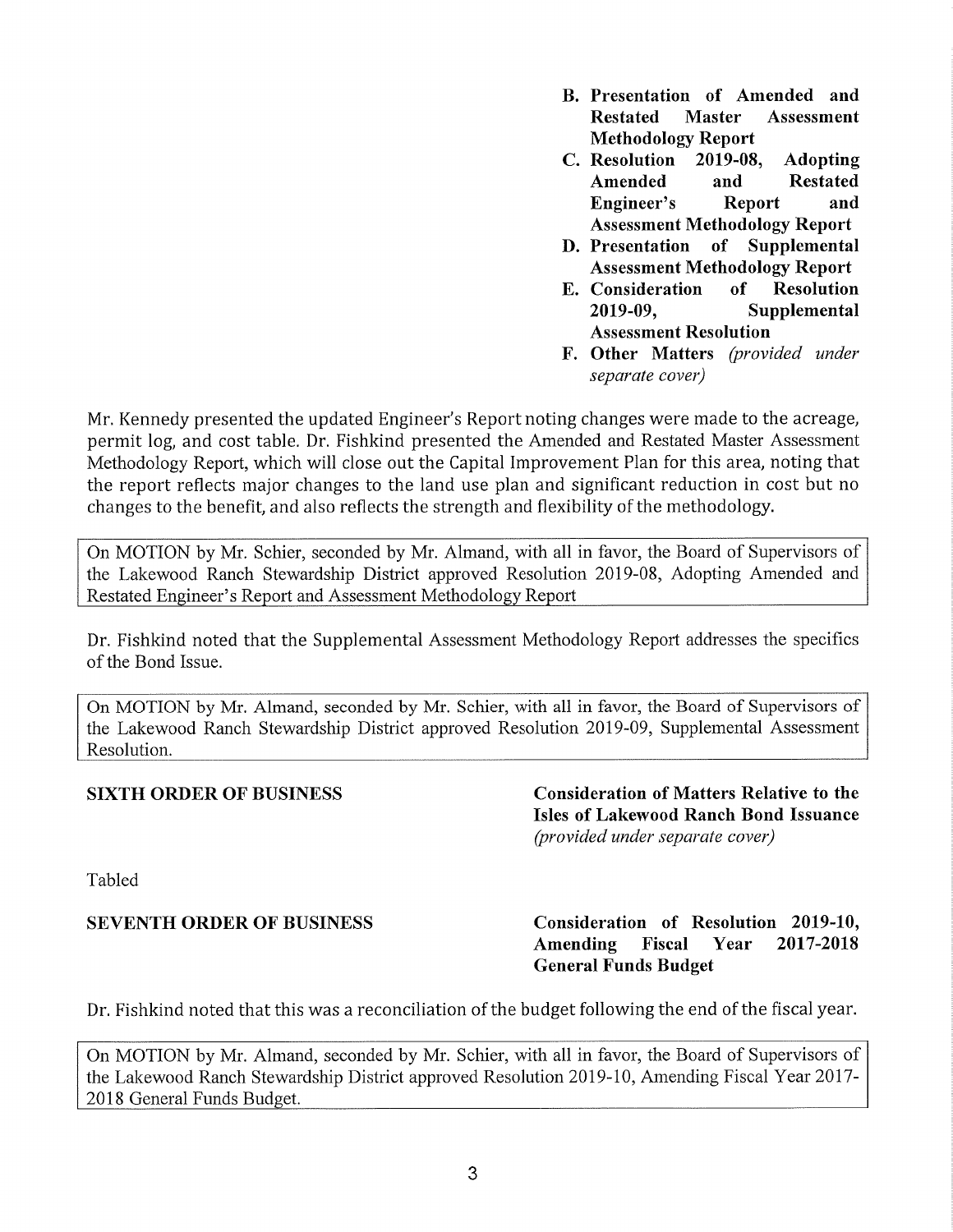Mr. Johnson noted that this agreement provides for SMR to fund certain overages in the budget per the previous agreement.

On MOTION by Mr. Almand, seconded by Mr. Schier, with all in favor, the Board of Supervisors of the Lakewood Ranch Stewardship District approved the Budget Deficit Funding Agreement for Fiscal Year 2018.

Mr. Aman provided details.

On MOTION by Mr. Schier, seconded by Mr. Almand, with all in favor, the Board of Supervisors of the Lakewood Ranch Stewardship District approved the Construction Management Agreement for Lakewood Ranch Boulevard South Project.

### **TENTH ORDER OF BUSINESS** Financial Matters

### **Draw Requests & Requisitions**

Mr. Almand presented for the Board's Consideration:

**Requisition List for Draw No. 16 for Del Webb - Series 2017 A Bond** 

On MOTION by Mr. Schier, seconded by Mr. Almand, with all in favor, the Board of Supervisors of the Lakewood Ranch Stewardship District approved Draw No. 16, Del Webb- Series 2017 A Bond.

### **Requisition List for Draw No. 47 for Lakewood Centre North - Series 2015 A**

On MOTION by Mr. Schier, seconded by Mr. Almand, with all in favor, the Board of Supervisors of the Lakewood Ranch Stewardship District approved Draw No. 47 for Lakewood Centre North - Series 2015 A.

> **Requisition List for Draw No. 19 Lakewood Centre South -Pre-Funding**

On MOTION by Mr. Schier, seconded by Mr. Almand, with all in favor, the Board of Supervisors of the Lakewood Ranch Stewardship District approved Requisition No. 19 for Lakewood Centre South.

> **Requisition List No. 5 Northeast Sector Phase lA Series 2018 Bond**

**NINTH ORDER OF BUSINESS Consideration of Construction Management Agreement for Lakewood Ranch Boulevard South Project** 

### **EIGHTH ORDER OF BUSINESS Consideration of Budget Deficit Funding Agreement for Fiscal Year 2018 with Schroeder-Manatee Ranch, Inc.**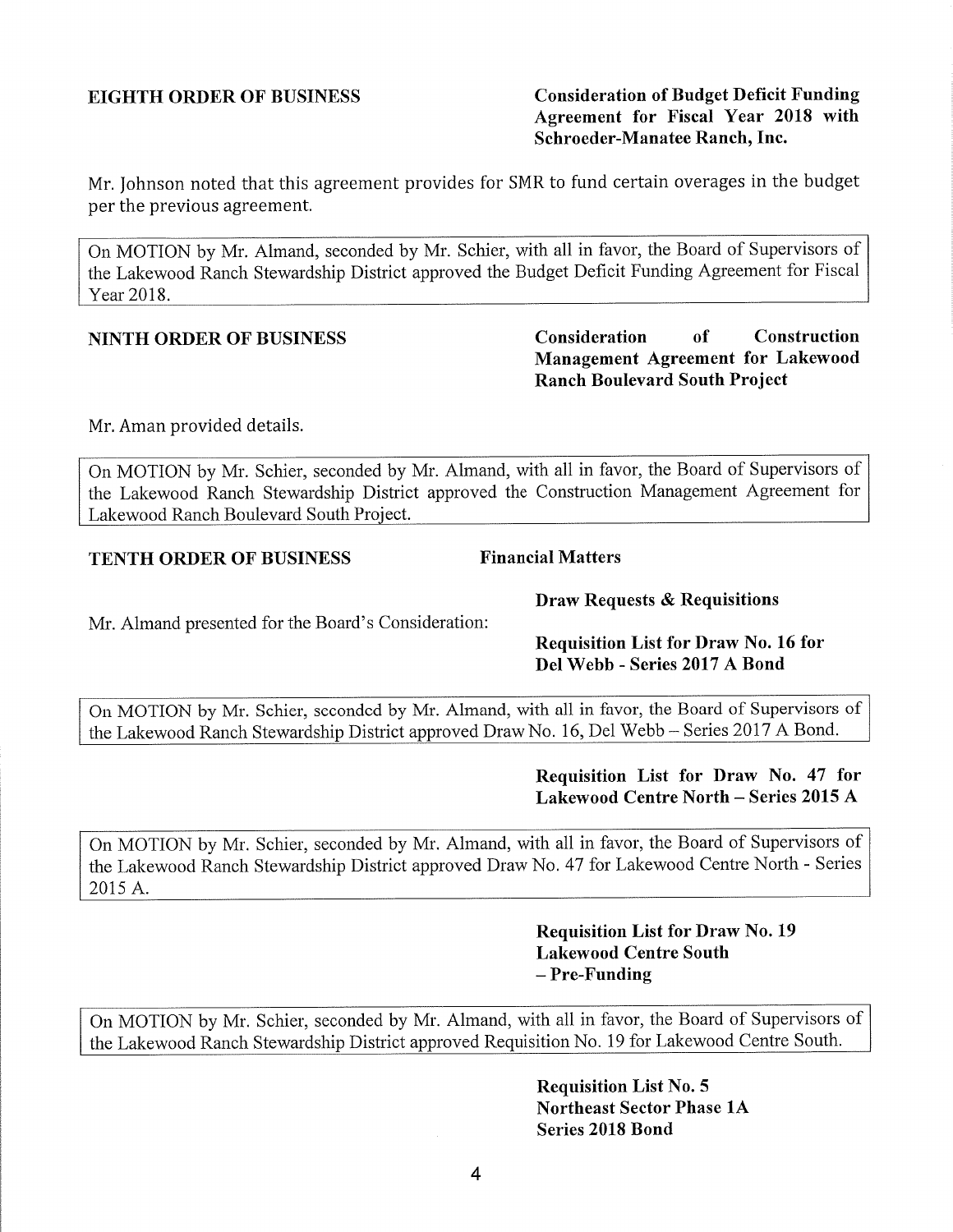On MOTION by Mr. Schier, seconded by Mr. Almand, with all in favor, the Board of Supervisors of the Lakewood Ranch Stewardship District approved Requisition List No. 5 for Northeast Sector Phase IA.

> **Requisition List No. 1 Northeast Sector Phase lB Series 2018 Bond**

On MOTION by Mr. Schier, seconded by Mr. Almand, with all in favor, the Board of Supervisors of the Lakewood Ranch Stewardship District approved Requisition List No. 1 for Northeast Sector Phase lB.

> **Requisition List No. 42 The Villages of Lakewood Ranch South -Pre-Funding**

On MOTION by Mr. Schier, seconded by Mr. Almand, with all in favor, the Board of Supervisors of the Lakewood Ranch Stewardship District accepted the Pre-Funding and approved payment of Requisition No. 42 for The Villages of Lakewood Ranch South.

> **Requisition List for Draw No. 35 The Villages of Lakewood Ranch South**  - **Series 2016 A Bond**

On MOTION by Mr. Schier, seconded by Mr. Almand, with all in favor, the Board of Supervisors of the Lakewood Ranch Stewardship District approved Draw No. 35 for The Villages of Lakewood Ranch South - Series 2016 A.

### **ELEVENTH ORDER OF BUSINESS Compilation Report**

No Comments

### **TWELFTH ORDER OF BUSINESS Staff Reports**

**Manager's Report** - No Report

Attorney's Report - Mr. Johnson updated the Board on a constitutional amendment regarding public officials not abusing their position to achieve a disproportionate benefit for themselves or their employer which was delegated to the Commission on Ethics for Rule Making. District Counsel will keep the Board updated on further development.

Mr. Neal noted that Hopping Green and Sams had been retained to work on the District Boundary Amendment. There was a brief discussion.

### **Engineer's Report-**

Mr. Engel presented for the Board's approval: **Specific Authorization No. 107** 

# **Stantec**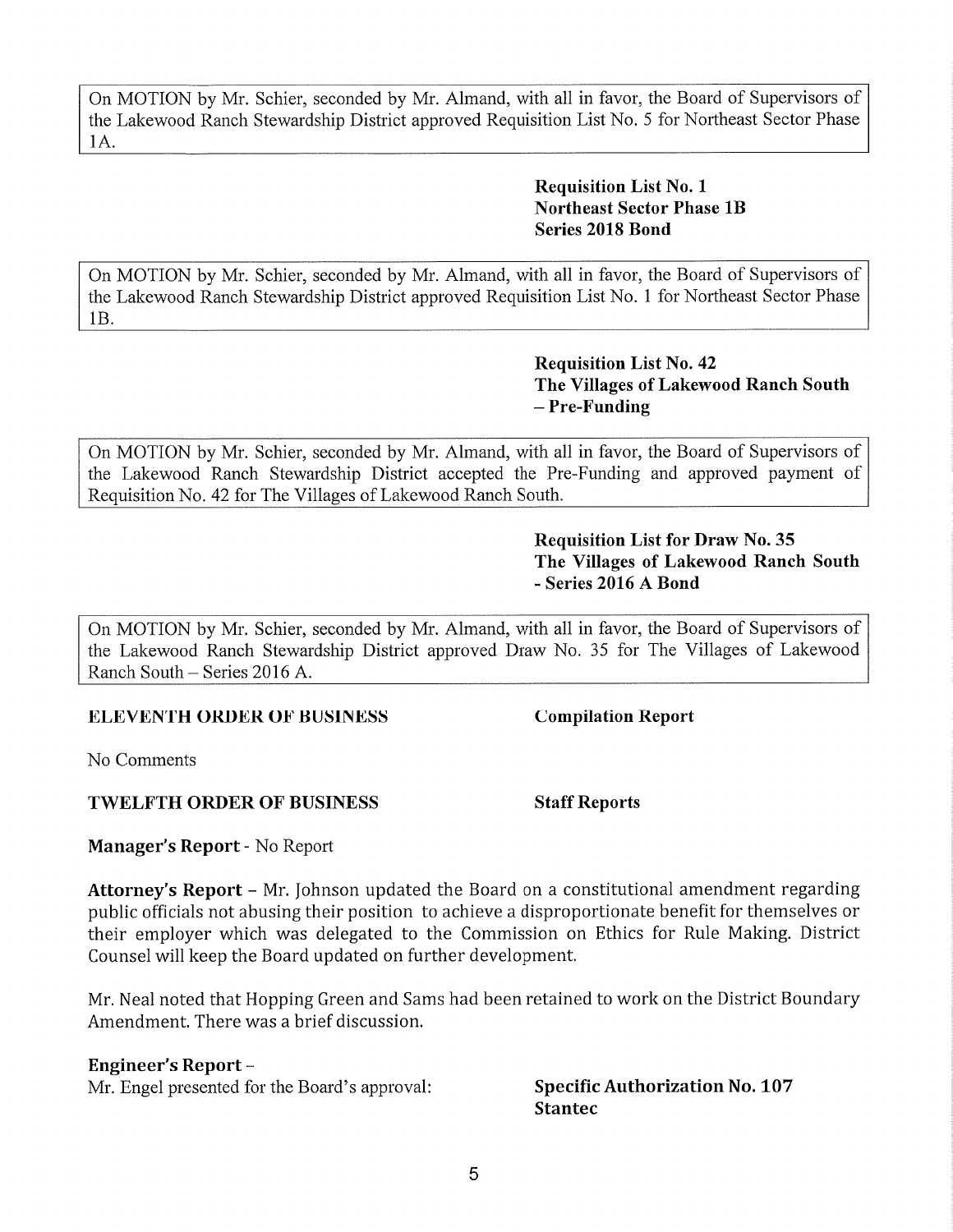**Services Associated with the Lakewood Ranch Stewardship District Rangeland Parkway West (West of** 

**Lorraine Rd.) Improvements Bidding Services** 

On MOTION by Mr. Almand, seconded by Mr. Schier, with all in favor, the Board of Supervisors of the Lakewood Ranch Stewardship District approved Specific Authorization No. 107, Stantec.

> **Specific Authorization No. 108 Stantec Services Associated with the Lakewood Ranch Stewardship District Lorraine Road Master Water Meter Assembly**

On MOTION by Mr. Almand, seconded by Mr. Schier, with all in favor, the Board of Supervisors of the Lakewood Ranch Stewardship District approved Specific Authorization No. 108, Stantec.

> **Change Order No. 1 Fredrick Derr & Company, Inc. Covenant Way Utilities Extension Force Main Deduct PVC mat, Deduct Survey, Additional Bore Length, Add mill/pave per County Direction**

On MOTION by Mr. Almand, seconded by Mr. Schier, with all in favor, the Board of Supervisors of the Lakewood Ranch Stewardship District approved Change Order No. 1, Fredrick Derr & Company, Inc.

> **Change Order No. 1 E.T. MacKenzie of Florida, Inc. 44th Ave East Phase V Direct Material Purchase Deduction**

On MOTION by Mr. Almand, seconded by Mr. Schier, with all in favor, the Board of Supervisors of the Lakewood Ranch Stewardship District approved Change Order No. 1, E.T. MacKenzie of Florida, Inc.

> **Change Order No. 2 E.T. MacKenzie of Florida, Inc. 44th Ave East Phase V Plan Changes and Delays due to USACE Permitting**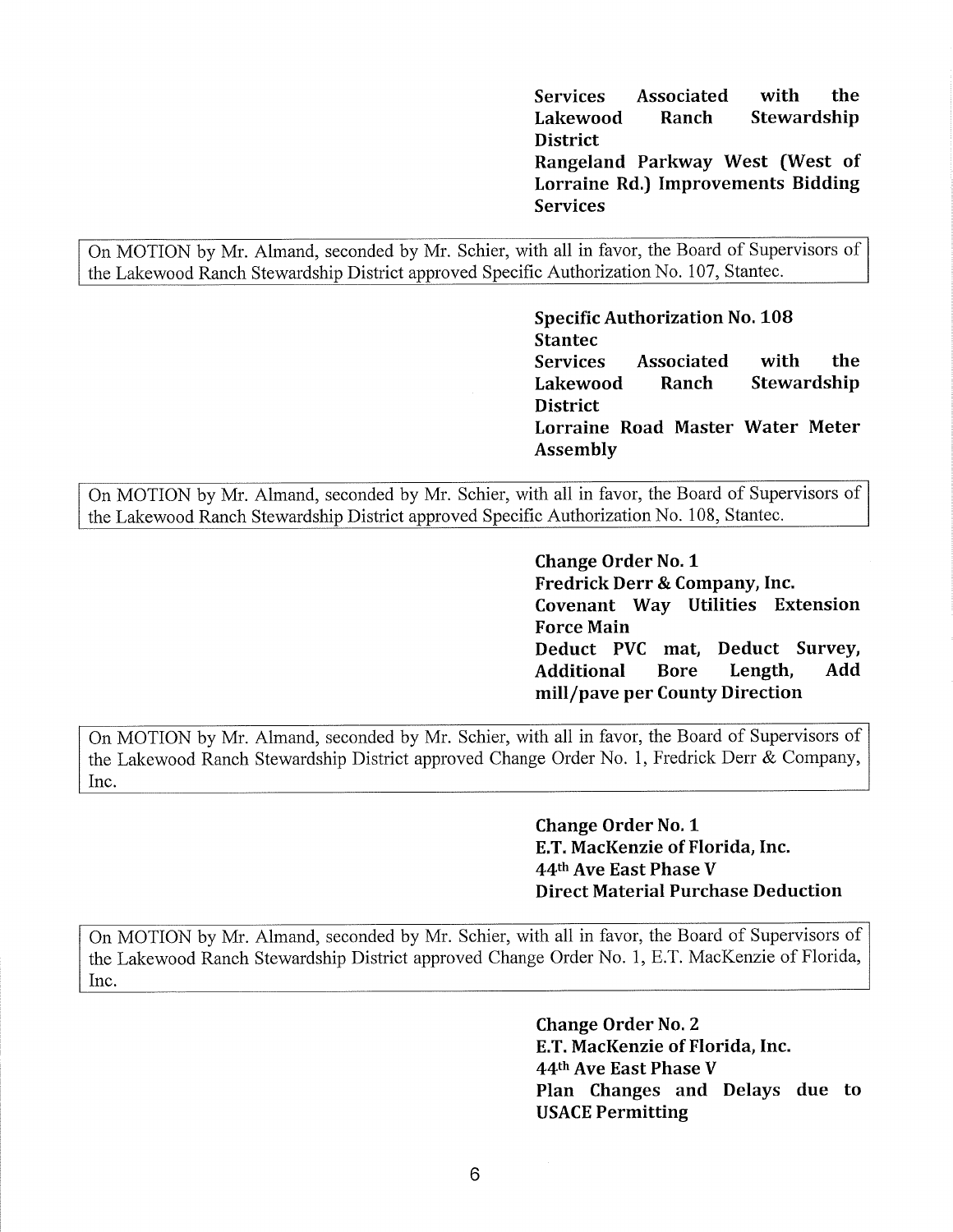On MOTION by Mr. Almand, seconded by Mr. Schier, with all in favor, the Board of Supervisors of the Lakewood Ranch Stewardship District approved Change Order No. 2, E.T. MacKenzie of Florida, Inc.

> **Change Order No. 3 E.T. MacKenzie of Florida, Inc. 44th Ave East Phase V Direct Material Purchase Deduction**

On MOTION by Mr. Almand, seconded by Mr. Schier, with all in favor, the Board of Supervisors of the Lakewood Ranch Stewardship District approved Change Order No. 3, E.T. MacKenzie of Florida, Inc.

> **Change Order No. 9 Ryangolf Corporation Uihlein Rd** & **Rangeland Pkwy Improvement lA for Uihlein Rd. F-Curb Remove/Replace at 2 Entrances, Install by Hand at 2 Entrances not Previously Installed, Regrading** & **Base Work**

On MOTION by Mr. Almand, seconded by Mr. Schier, with all in favor, the Board of Supervisors of the Lakewood Ranch Stewardship District approved Change Order No. 9 Ryangolf Corporation.

> **Change Order No. 9-Final QGS Development, Inc. 44th Avenue East Phase** III **Material PO 12 Ferguson (\$[13,223.58](https://13,223.58)) Material PO 11 SMR Aggregates ([29,757.27](https://29,757.27)) Sales Tax Credits (\$[2,578.85](https://2,578.85)) Final Quantify Adjustments ([320,987.60](https://320,987.60))**

On MOTION by Mr. Almand, seconded by Mr. Schier, with all in favor, the Board of Supervisors of the Lakewood Ranch Stewardship District approved Change Order No. 9-Final, QGS Development, Inc.

> **Change Order No. 11-Final Woodruff** & **Sons, Inc. Villages of Lakewood Ranch** - **Lorraine Road (Turn Lane @Fruitville Road) Final Overages** / **Extras to the County Required Turn Lane at Lorraine Road**